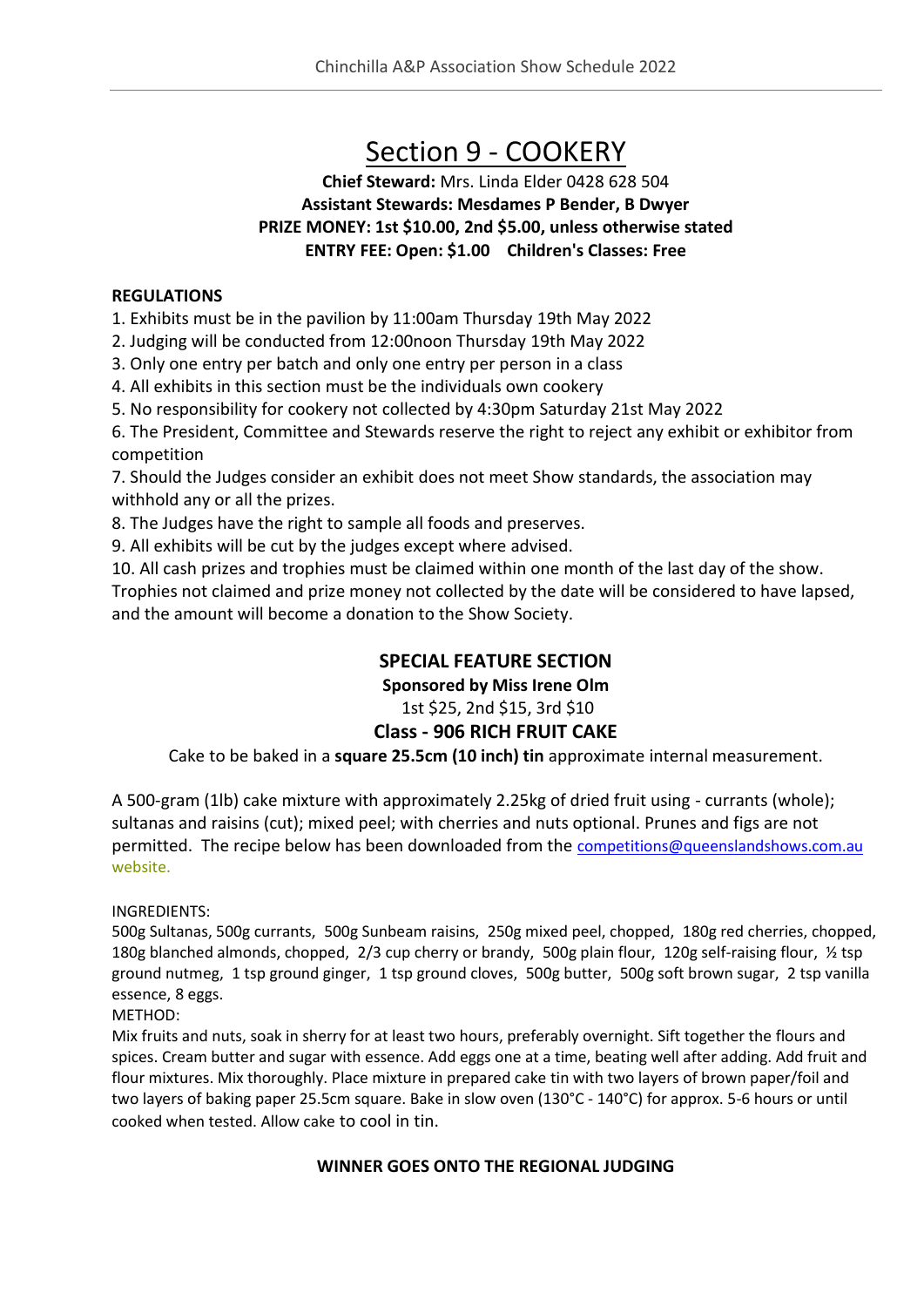All exhibits for the State final must be a 500g mixture, made with approximately 2.25kg of fruit - Cake to be baked in a square 25.5cm (10 inch) tin approximate internal measurement.

# **THE MAN BAKE**

**Entries must be exhibitors own cookery**

# 1st \$10, 2nd \$7, 3rd \$5

# **Class 973 - CHOCOLATE CAKE (Iced) - (FOLLOW THE SET RECIPE)**

Baked in a **20cm ring tin**

**Ingredients:** 90g butter, 1 cup sugar, 2 eggs, 1 cup self-raising flour, 1/2 cup milk, 2 tbsp cocoa, vanilla, pinch salt

**Method:** Prepare a standard ring tin. Beat all ingredients together for 4 minutes and cook at 190 degrees for 35-40 minutes. Ice with chocolate icing on top only.

**Tips:** Have everything prepared before you begin and at room temperature. Sift your flour, measure out your ingredients, pre-heat oven and have your tin lined. Take note of tin size outlined above. Flavour is important. Icing should be same depth of colour as cake.

#### **Gentlemen can enter all the adult cookery classes - not just this feature section**

#### **CAKE DECORATING AND SUGAR CRAFT**

#### **All entries in this section to be no more than 35 cm high and displayed on a board no larger than 30 cm square**

**Class 901 Sugar Craft** (no cake needed) - Floral arrangement only

**Class 902 Iced Cake**, Novice - judged on icing only.

**Class 903 Iced Cake**, Open - judged on icing only.

**Class 904 Small Iced Cake**, cake baked in a 6" square tin. Cake baked in a 6" square tin. Decoration to be suitable for a celebration.

**Class 905 Novelty Decorated Cake** (not marzipan icing) – *Pastel Sunsets.* No more than 35 cm high and displayed on a board no larger than 30 cm.

## **Trophy for Exhibitor Most Points in CAKE DECORATING & SUGAR CRAFT**

# **COOKERY - OPEN**

**Class 907 Orange Bar Cake** – topped with orange icing

**Class 908 Boiled Fruit Cake** - 250g butter mixture, no nuts

**Class 909 Pumpkin Fruit Cake** - 250g butter mixture. Using 500g mixed fruit - cherries optional. Baking tin may be 18cm or 20cm round square.

**Class 910 Light Fruit Cake** - 250g butter mixture. Mixture to contain no more than 500g sultanas baking tins may be 18cm or 20cm round or square.

**Class 911 Steamed Plum Pudding** - 250g butter mixture.

**Class 912 Carrot and Walnut Cake** - iced with lemon icing cooked in 20cm round tin.

**Class 913 Banana Cake** – un-iced baked in a tin sized between 22x11cm and 24x14cm

**Class 914 Chocolate Cake** - iced on top only (no coconut) Baked in tin sized between 22x11cm and 24x14cm. Tins that have either straight or sloped sides are acceptable

**Class 915 Orange Bar Cake**-topped with fine orange icing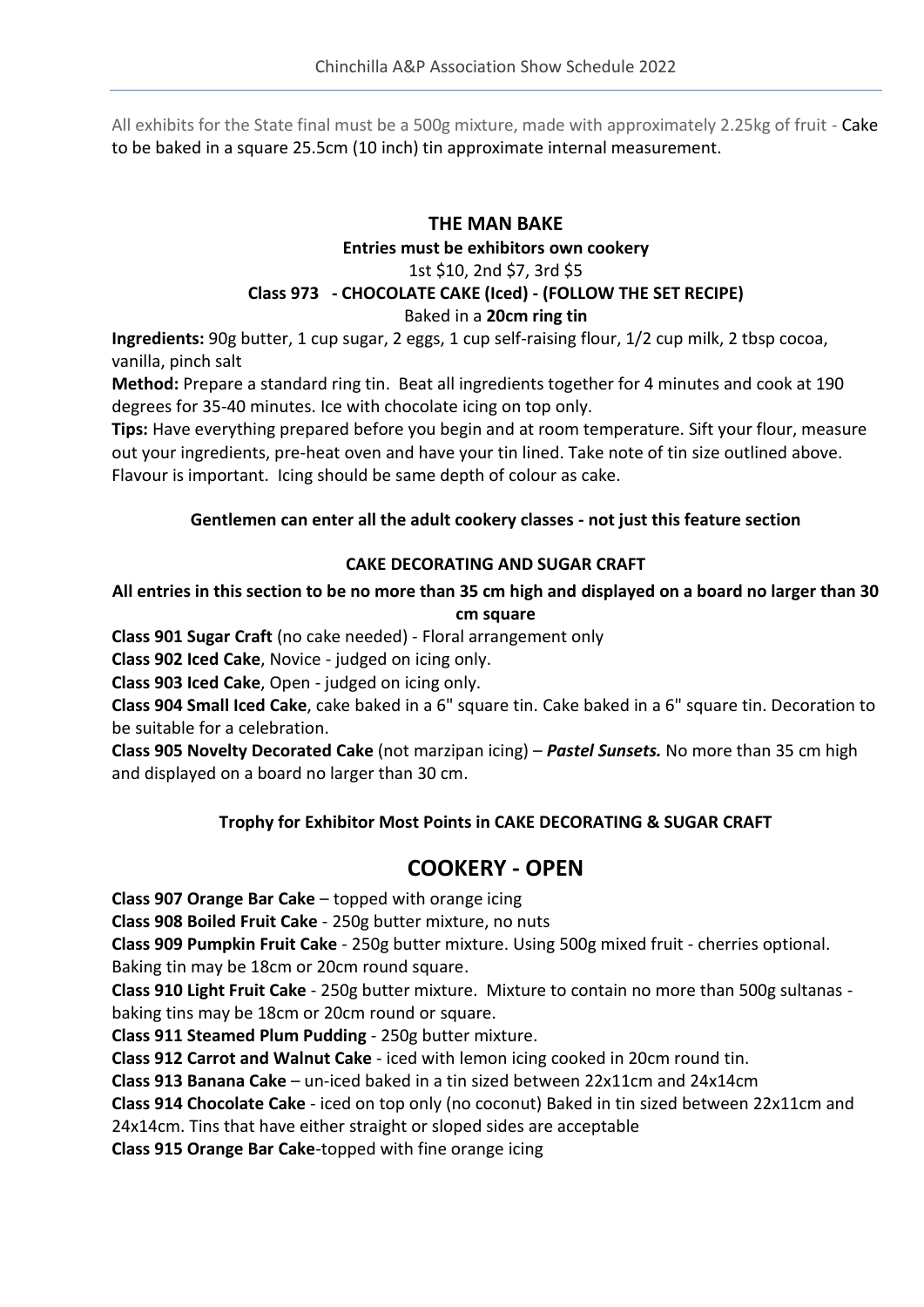**Class 916 Kentish Cake** with cherries sultanas and nuts, chocolate icing baked in a tin sized between 22x11cm and 24x14cm. Tins that have wither straight or sloped sides are acceptable.

**Class 917 Six Small Cakes** - iced on top - Cooked in patty tins only, all one mixture, no patty papers or muffin tins.

**Class 918 Six Lamingtons** - 4cm square

**Class 919 Plate Shortbread** - marked into 8 sections.

**Class 920 Apple Pie** - biscuit pastry.

**Class 921 Tea Cake** - brushed with butter and sprinkled with sugar and cinnamon.

**Class 922 Four Sweet Muffins** - not iced. Cooked in muffin pan only.

**Class 923 Six Plain Scones -** 5cm to 6cm diameter and cut with a scone cutter - must be separated on the tray and not joined together.

**Class 924 Six Pumpkin Scones -** 5cm to 6cm diameter and cut with a scone cutter - must be separated on the tray and not joined together.

**Class 925 Six Pikelets - u**niform in size and rounded evenly. Not too thin not too heavy. Light colour on both sides, soft to touch and will not break when folded over a finger.

**Class 926 Date Loaf -** Baked in tin sized between 22x11cm and 24x14cm. Tins that have either straight or sloped sides are acceptable.

**Class 927 Plate of Biscuits** - 2 each of 3 varieties. Texture of biscuit should be fine and crisp. Flavour plays a big part in judging, it should denote what type each biscuit is. In a collection name each variety and ensure size uniformity.

**Class 928 Plate of Fancy Biscuits**- joined with icing 2 each of 3 varieties.

**Class 929 Plate of Six Baked Slice** - 2 pieces of 3 varieties, 4cm squares

**Class 930 Plate of 6 Chocolate Fudge** - 3cm square. Do not overbeat as it grains too much and loses its bright colour.

**Class 931 Plate of Marshmallows** - (3cm square) Should break when twisted twice and be firm to touch.

**Class 932 Collection of Sweets** - 3 each of 4 varieties. May use chocolate fudge and marshmallows plus 2 others distinctly different sweet.

#### **Trophy for Exhibitor gaining the Most Points in the OPEN COOKERY CLASSES**

## **JAMS, JELLIES, PICKLES AND CHUTNEYS**

- **Class 933 Jar Lemon Butter Class 934 Jar Passionfruit Butter**
- **Class 935 Jar 3 Fruit Marmalade**
- **Class 936 Jar Sweet Orange Marmalade**
- **Class 937 Jar Marmalade** any variety
- **Class 938 Jar Strawberry Jam**
- **Class 939 Jar Rosella Jam**
- **Class 940 Jar Red Tomato Jam**
- **Class 941 Jar Fig Jam**

**Class 942 Jar Pie Melon Jam** - any variety

**Class 943 Jar Grape Jam**

**Class 944 Jar Jam** - any variety Please list ingredients

**Class 945 Jar Jelly** - any variety - please list ingredients.

**Class 946 Jar Tomato Relish**

**Class 947 Bottle Tomato Sauce** Small bottle, no more than 15cm high.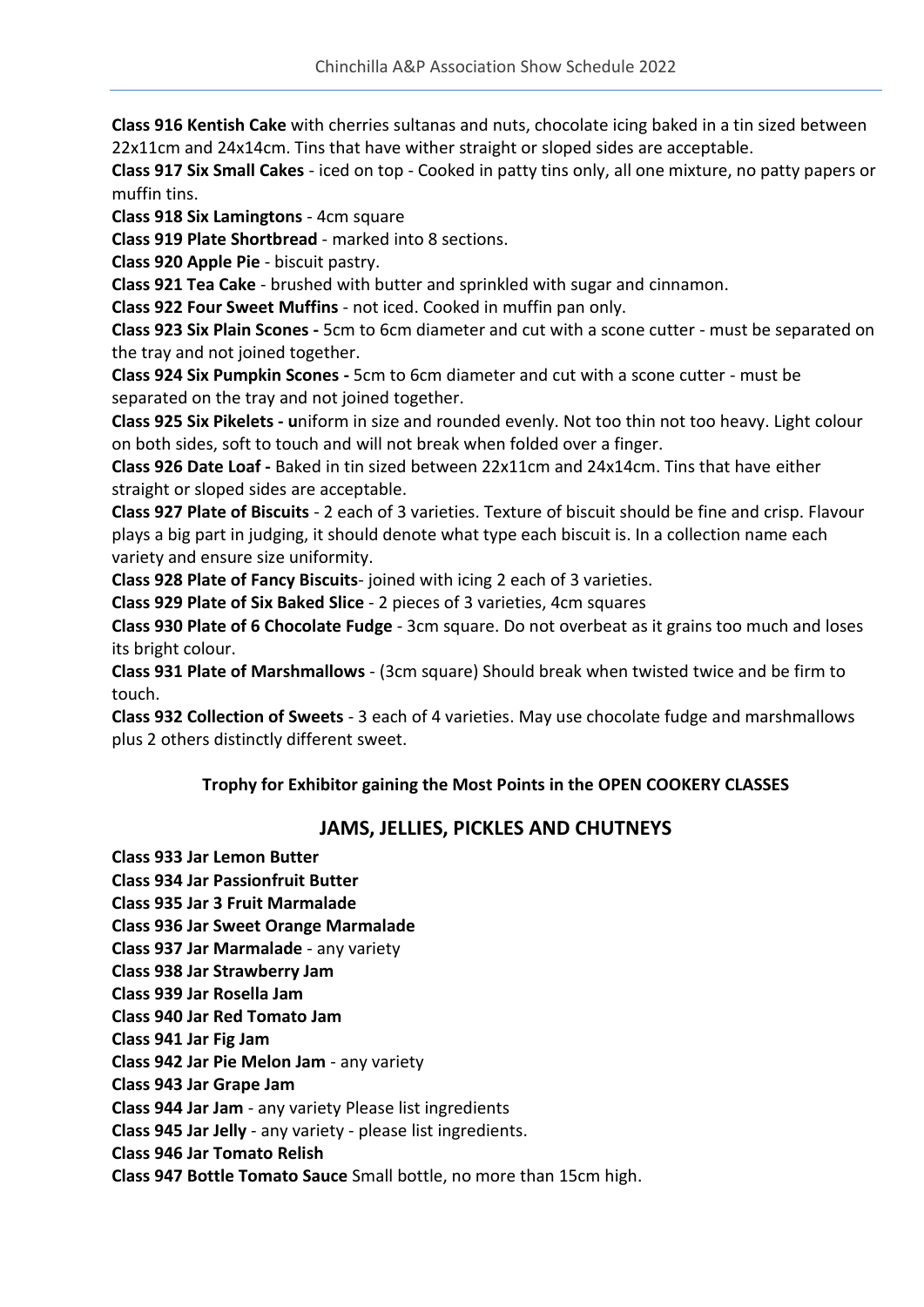**Class 948 Jar Mustard Pickles Class 949 Jar Chutney**

**Trophy for Exhibitor gaining the Most Points in the JAMS & PICKLES CLASSES**

## **CHILDRENS COOKERY**

#### **Only ONE entry per exhibitor per class please ENTERIES MUST BE EXHIBITORS OWN COOKERY**

#### **SPECIAL FEATURE SECTION 1st \$5.00, 2nd \$3.00, 3rd \$1.00 ICED CHOCOLATE CAKE (Baked in 20cm round tin – not a ring tin)**

**CLASS 974:** 12 years and under **CLASS 972:** 13 years and under 17 years

**Ingredients:** 90g butter, 1 cup sugar, 2 eggs, 1 cup self-raising flour, 1/2 cup milk, 2 tbsp cocoa, vanilla, pinch salt

**Method:** Prepare a standard ring tin. Beat all ingredients together for 4 minutes and cook at 190 degrees for 35-40 minutes. Ice with chocolate icing on top only.

**Tips:** Have everything prepared before you begin and at room temperature. Sift your flour, measure out your ingredients, pre-heat oven and have your tin lined. Take note of tin size outlined above. Flavour is important. Icing should be same depth of colour as cake.

#### **12 YEARS AND UNDER 17**

**Class 950 Novelty Cake** – *Pastel Sunsets* - Judged on decoration only.

**Class 951 Six Small Cakes** - iced on top cooked in patty tins only, no papers or muffin tins.

**Class 952 Chocolate Cake** iced on top only cooked in 20cm round tin.

**Class 953 Six Anzac Biscuits**

**Class 954 Six Jam Drops**

**Class 955 Six Plain Scones**

**Class 956 Carrot Cake** – iced on top only – **not** cream cheese icing

**Class 957 Orange Cake** - iced on top only with vanilla icing cooked in 20cm round tin.

**Class 958 Four Chocolate Chip Muffins**

**Class 959 Plate of Six Chocolate Coconut Slice -** 4cm squares.

**Class 960 Plate of Six Marshmallows** - 3cm squares -see note in open section.

#### **13 YEARS AND UNDER 17 YEARS**

**Class 961 Novelty** – *Pastel Sunsets -* Judged on decoration only.

**Class 962 Six Small Cakes** - iced on top only cooked in patty tins only, no paper or muffin tins.

**Class 963 Chocolate Cake** - iced on top only cooked in 20cm round tin.

**Class 964 Six Anzac Biscuits**

**Class 965 Six Jam Drops**

**Class 966 Six Plain Scones**